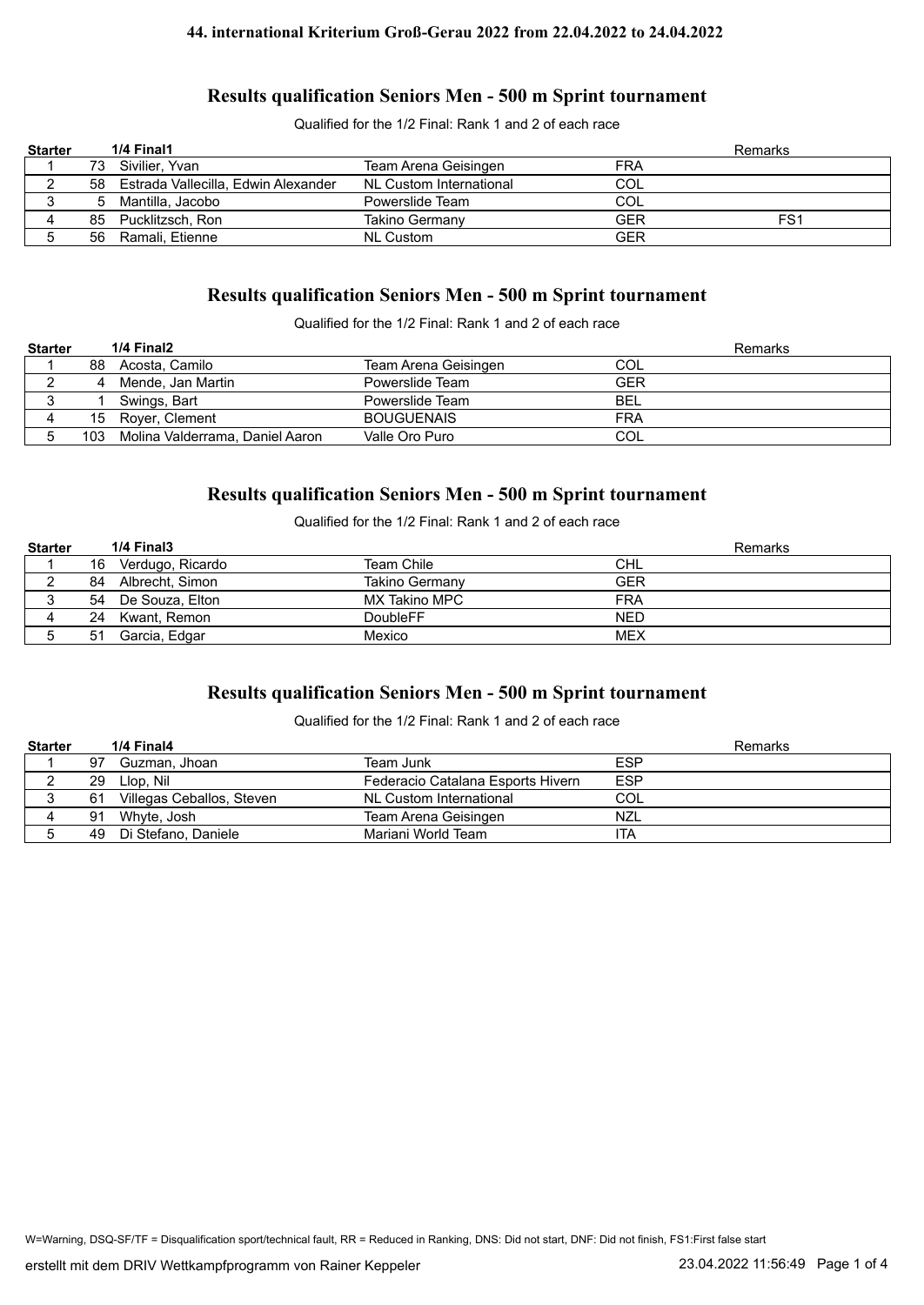Qualified for the 1/4 Final: 20 best time

| <b>Results</b> | <b>Qualification1</b>                             |                               |            |                | Rank | Points/Time Remarks |          |
|----------------|---------------------------------------------------|-------------------------------|------------|----------------|------|---------------------|----------|
|                | 38 Mastrup, Niclas                                | Inline Team Denmark           | <b>DEN</b> | 1              |      | 41,386              |          |
|                | 27 Röhrich, Florian                               | <b>ERSG Darmstadt</b>         | <b>GER</b> | $\overline{c}$ |      | 41,398              |          |
|                | 100 Mammen, Lorenz                                | <b>TSuGV Großbettlingen</b>   | <b>GER</b> | 3              |      | 45,200              |          |
|                | 109 Mututa Mwanthi, Andrew                        | Sprint Skating Club Kenya     | <b>KEN</b> |                |      |                     | n.a.Sta. |
|                | 12 Rico, Mateo                                    | <b>Bogota Elite</b>           | COL        |                |      |                     | n.a.Sta. |
|                |                                                   |                               |            |                |      |                     |          |
| <b>Results</b> | Qualification2                                    |                               |            |                | Rank | Points/Time Remarks |          |
|                | 84 Albrecht, Simon                                | Takino Germany                | <b>GER</b> | 1              |      | 39,078              |          |
|                | 93 Ramirez, Hugo                                  | <b>Team Chile</b>             | <b>CHL</b> | $\overline{c}$ |      | 40,700              |          |
|                | 32 Pasquarella, Michael                           | GTC2022 Simmons Team Flo      | <b>USA</b> | 3              |      | 40,801              |          |
|                | 19 Diaz, Fabian                                   | Colo Colo                     | <b>CHL</b> |                |      |                     | n.a.Sta. |
|                | 42 Paez, Pedro Jose                               | Jalisco Elite Samurai         | <b>MEX</b> |                |      |                     | n.a.Sta. |
| <b>Results</b> | Qualification3                                    |                               |            |                | Rank | Points/Time Remarks |          |
|                | 29 Llop, Nil                                      | Federacio Catalana Esports    | <b>ESP</b> | 1              |      | 38,902              |          |
|                | 59 Fernandez, loseba                              | NL Custom International       | <b>ESP</b> |                |      |                     | n.a.Sta. |
|                | 69 Meijer, Bas                                    | Radboud Inline-skating        | <b>NED</b> |                |      |                     | n.a.Sta. |
|                | 57 Causil Rojas, Pedro Armando                    | NL Custom International       | COL        |                |      |                     | n.a.Sta. |
|                | 33 Bigler, Simon                                  | <b>Inline Team Denmark</b>    | <b>DEN</b> |                |      |                     | n.a.Sta. |
|                | Qualification4                                    |                               |            |                |      |                     |          |
| <b>Results</b> |                                                   |                               |            |                | Rank | Points/Time Remarks |          |
|                | 16 Verdugo, Ricardo                               | <b>Team Chile</b>             | <b>CHL</b> | 1              |      | 38,825              |          |
|                | 97 Guzman, Jhoan                                  | Team Junk                     | <b>ESP</b> | $\overline{2}$ |      | 38,866              |          |
|                | 102 Cobo Lenis, Oscar Felipe                      | Valle Oro Puro                | COL        | 3              |      | 42,811              |          |
|                | 64 Lorello, Riccardo                              | Pattinaggio Bellusco          | <b>ITA</b> |                |      |                     | n.a.Sta. |
|                | 94 Silva, Emanuelle                               | Team Chile                    | <b>CHL</b> |                |      |                     | n.a.Sta. |
| <b>Results</b> | Qualification5                                    |                               |            |                | Rank | Points/Time Remarks |          |
|                | 4 Mende, Jan Martin                               | Powerslide Team               | <b>GER</b> | 1              |      | 39,129              |          |
|                | 24 Kwant, Remon                                   | DoubleFF                      | <b>NED</b> | $\overline{2}$ |      | 39,408              |          |
|                | 15 Royer, Clement                                 | <b>BOUGUENAIS</b>             | <b>FRA</b> | 3              |      | 39,410              |          |
|                | 103 Molina Valderrama, Daniel Aaro Valle Oro Puro |                               | COL        | 4              |      | 39,817              |          |
|                | 51 Garcia, Edgar                                  | Mexico                        | <b>MEX</b> | 5              |      | 39,842              |          |
| <b>Results</b> | Qualification6                                    |                               |            |                | Rank | Points/Time Remarks |          |
|                | 2 Suttels, Jason                                  | Powerslide Team               | <b>BEL</b> | 1              |      | 40,255              |          |
|                | 44 Hempenius, Jelmar                              | <b>KNSB Talent Team Noord</b> | <b>NED</b> | $\overline{2}$ |      | 41,176              |          |
|                | 21 Ramirez, Alexander                             | Coyote Inline                 | PER        |                |      |                     | n.a.Sta. |
|                | 26 Fonseca, Miguel                                | Equipo bogota                 | COL        |                |      |                     | n.a.Sta. |
|                | 108 Muthiani Ssendegeyo, Geofrey                  | Sprint Skating Club Kenya     | KEN        |                |      |                     | n.a.Sta. |
|                | 52 Martinez, Jorge                                | Mexico                        | <b>MEX</b> |                |      |                     | n.a.Sta. |
|                |                                                   |                               |            |                |      |                     |          |
| <b>Results</b> | <b>Qualification7</b>                             |                               |            |                | Rank | Points/Time Remarks |          |
|                | 73 Sivilier, Yvan                                 | Team Arena Geisingen          | <b>FRA</b> | 1              |      | 38,288              |          |
|                | 88 Acosta, Camilo                                 | Team Arena Geisingen          | COL        | $\overline{c}$ |      | 38,337              |          |
|                | 91 Whyte, Josh                                    | Team Arena Geisingen          | <b>NZL</b> | 3              |      | 39,405              |          |
|                | 105 Brissinck, Milan                              | Zwaantjes Rollerclub Zandvc   | <b>BEL</b> | 4              |      | 41,594              |          |
|                | 18 Figueiredo, Pedro                              | Club Sport Maritimo           | <b>POR</b> | 5              |      | 41,695              |          |
|                | 28 Barbera, Stephane                              | Federacio Catalana Esports    | <b>ESP</b> |                |      |                     | n.a.Sta. |
| <b>Results</b> | Qualification8                                    |                               |            |                | Rank | Points/Time Remarks |          |
|                | 53 Paez Cuellar, Mike Alejandro                   | Mexico                        | <b>MEX</b> | 1              |      | 40,456              |          |
|                | 30 Saraza, Simon                                  | <b>Grandes Paisas</b>         | COL        | $\overline{c}$ |      | 40,724              |          |
|                | 131 ten Cate, Jorian                              | ISP Skateboulevard            | <b>NED</b> | 3              |      | 41,889              |          |
|                | 89 Gross, Flavio                                  | Team Arena Geisingen          | SUI        | 4              |      | 41,914              |          |
|                | 11 Tapias Guzman, David Santiagc AVIVAS           |                               | COL        |                |      |                     | n.a.Sta. |
|                | 70 Bravo, Miguel                                  | Roller Lagos C.P.             | <b>POR</b> |                |      |                     | n.a.Sta. |
| <b>Results</b> | <b>Qualification9</b>                             |                               |            |                | Rank | Points/Time Remarks |          |
|                | 40 Schipper, Kay                                  | <b>ISP Skateboulevard</b>     | <b>NED</b> | 1              |      | 40,022              |          |
|                | 90 Wenger, Livio                                  | Team Arena Geisingen          | SUI        | 2              |      | 40,218              |          |
|                | 68 de la porte, Ivo                               | Radboud Inline-skating        | <b>NED</b> | 3              |      | 40,630              |          |
|                | 76 Gross, Leandro                                 | <b>RSC Liestal</b>            | <b>SUI</b> | 4              |      | 45,312              |          |
|                | 22 Sepulveda, Sebastian                           | Coyote Inline                 | <b>PER</b> |                |      |                     | n.a.Sta. |

W=Warning, DSQ-SF/TF = Disqualification sport/technical fault, RR = Reduced in Ranking, DNS: Did not start, DNF: Did not finish, FS1:First false start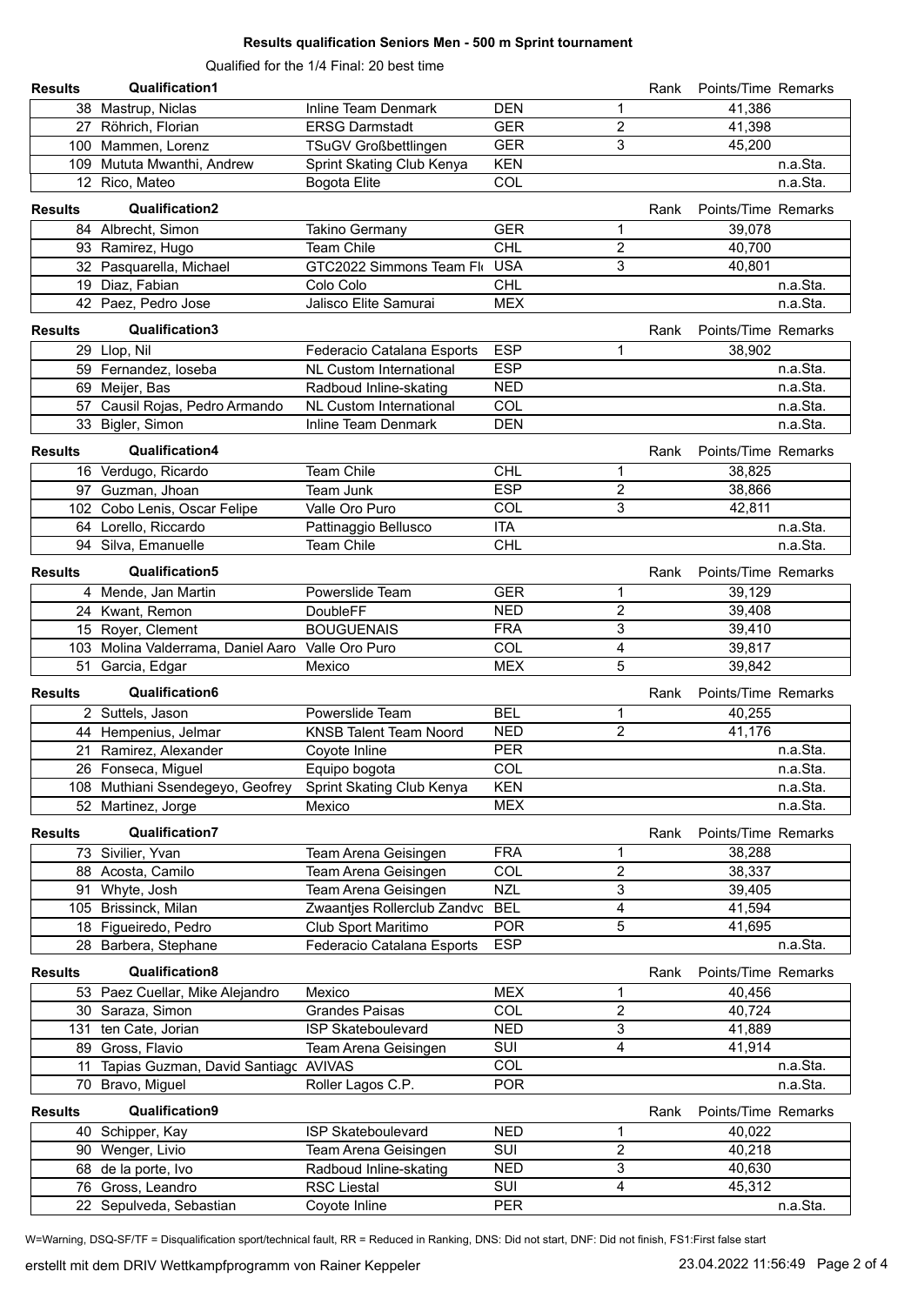Qualified for the 1/4 Final: 20 best time

| <b>Results</b> | Qualification9                                              |                                     |                          |                              | Rank | Points/Time Remarks |          |
|----------------|-------------------------------------------------------------|-------------------------------------|--------------------------|------------------------------|------|---------------------|----------|
|                | 82 Cannoni, Gabriele                                        | Societa Sportiva Dilettantistic ITA |                          |                              |      |                     | n.a.Sta. |
|                | Qualification10                                             |                                     |                          |                              |      |                     |          |
| <b>Results</b> |                                                             |                                     |                          |                              | Rank | Points/Time Remarks |          |
|                | 20 Morales Parra, Jeremias Anto                             | Colo Colo                           | <b>CHL</b>               | 1                            |      | 40,667              |          |
|                | 14 Lehnertz, Timo                                           | <b>BONT Skate</b>                   | <b>GER</b>               | $\overline{2}$               |      | 40,699              |          |
|                | 65 Sylvain, Raphael                                         | Pole France Espoir BFC              | <b>FRA</b>               | 3                            |      | 41,211              |          |
|                | 80 Ball, Bobby                                              | Skate13 Racing Team                 | <b>GBR</b><br><b>BEL</b> | 4<br>$\overline{5}$          |      | 41,437              |          |
|                | 104 Brissinck, Jolan                                        | Zwaantjes Rollerclub Zandvc         |                          | 6                            |      | 41,635              |          |
|                | 8 Monnier, Loan                                             | Asphalte Roller Rixheim Witt FRA    |                          |                              |      | 45,340              |          |
| <b>Results</b> | <b>Qualification11</b>                                      |                                     |                          |                              | Rank | Points/Time Remarks |          |
|                | 106 Lippens, Brecht                                         | Zwaantjes Rollerclub Zandvc BEL     |                          | 1                            |      | 42,231              |          |
|                | 78 Rumpf, Martin                                            | Skate Team Celle                    | <b>GER</b>               | $\overline{2}$               |      | 45,798              |          |
|                | 75 Pedicone, Doucelin                                       | Rollerblade World Team              | <b>FRA</b>               |                              |      |                     | n.a.Sta. |
|                | 66 Aerts, Victor                                            | Pole France Roller                  | <b>FRA</b>               |                              |      |                     | n.a.Sta. |
|                | 67 Berkhout, Daan                                           | Radboud Inline-skating              | <b>NED</b>               |                              |      |                     | n.a.Sta. |
|                | 17 Morell, David                                            | Ciudad del Turia                    | <b>ESP</b>               |                              |      |                     | n.a.Sta. |
| <b>Results</b> | Qualification12                                             |                                     |                          |                              | Rank | Points/Time Remarks |          |
|                | 81 Nijenhuis, Glenn                                         | <b>ISP Skateboulevard</b>           | <b>NED</b>               | 1                            |      | 40,721              |          |
|                | 60 Medard, Indra                                            | <b>NL Custom International</b>      | <b>BEL</b>               | $\overline{\mathbf{c}}$      |      | 40,774              |          |
|                | 96 Schmidt, Stefan Due                                      | Team District10 MSportsWea          | <b>DEN</b>               | 3                            |      | 40,824              |          |
|                | 79 Morris, Samuel                                           | Skate13                             | <b>ITA</b>               | 4                            |      | 40,882              |          |
|                | 6 Imenez, Alexis                                            | <b>ACS World Team</b>               | <b>FRA</b>               | 5                            |      | 40.908              |          |
|                | 46 middelkoop, marc                                         | <b>KTT Midden-Oost</b>              | <b>NED</b>               |                              |      |                     | n.a.Sta. |
|                |                                                             |                                     |                          |                              |      |                     |          |
| <b>Results</b> | Qualification13                                             |                                     |                          |                              | Rank | Points/Time Remarks |          |
|                | 95 Silva, Lucas                                             | Team Chile                          | <b>CHL</b>               | 1                            |      | 40,049              |          |
|                | 10 Daza, Emiliano                                           | Atlas                               | <b>ARG</b>               | $\overline{c}$               |      | 42,260 FS1          |          |
|                | 72 Lecomte, Kyle                                            | Roller Provence Mediterrane         | <b>FRA</b>               | 3                            |      | 42,692              |          |
|                | 63 Kromoser, Christian                                      | ÖISC-Burgenland - Aowheel: AUT      |                          | 4                            |      | 42,765              |          |
| 77             | Werner, Erik Willy                                          | <b>RSV Blau-Weiß Gera</b>           | <b>GER</b>               | 5                            |      | 43,596              |          |
|                | 98 Kamble, Siddhant                                         | <b>Team Solaris</b>                 | <b>IND</b>               |                              |      |                     | n.a.Sta. |
| <b>Results</b> | Qualification14                                             |                                     |                          |                              | Rank | Points/Time Remarks |          |
|                | 85 Pucklitzsch, Ron                                         | <b>Takino Germany</b>               | <b>GER</b>               | 1                            |      | 39,535 FS1          |          |
|                | 50 Escareno, Santiago                                       | Mexico                              | <b>MEX</b>               | $\overline{c}$               |      | 40,054              |          |
|                | 36 Jorgensen, Meik Heise                                    | <b>Inline Team Denmark</b>          | <b>DEN</b>               | 3                            |      | 42,034              |          |
|                | 34 Johansen, Nikolai Bjorklund                              | Inline Team Denmark                 | DEN                      | 4                            |      | 42,115              |          |
|                | 110 Van Oost, Thomas                                        | KTT noord-west                      | <b>NED</b>               | 5                            |      | 42,167              |          |
|                | 48 Cujavante, Alex                                          | Mariani                             | COL                      |                              |      |                     | n.a.Sta. |
|                |                                                             |                                     |                          |                              |      |                     |          |
| <b>Results</b> | Qualification15                                             |                                     |                          |                              | Rank | Points/Time Remarks |          |
|                | 35 Johansen, Sebastian Bjorklund                            | Inline Team Denmark                 | <b>DEN</b>               | 1                            |      | 42,011              |          |
|                | 9 Simon, Pierre                                             | Asphalte Roller Rixheim Witt        | <b>FRA</b>               | $\overline{c}$               |      | 42,306              |          |
|                | 43 Stam, Maik                                               | KTT noord-west                      | <b>NED</b>               | 3                            |      | 42,383              |          |
|                | 7 Ridolfi, Thomas                                           | <b>AM Sports</b>                    | <b>FRA</b>               | 4                            |      | 42,601              |          |
|                | 107 van Haaren, Niels                                       | Zwaantjes Rollerclub Zandvc         | <b>BEL</b>               | $\mathbf 5$<br>6             |      | 42,823              |          |
|                | 31 Ghazali, Gibran                                          | GTC2022 LondonSkaters               | <b>USA</b>               |                              |      | 43,725              |          |
| <b>Results</b> | Qualification16                                             |                                     |                          |                              | Rank | Points/Time Remarks |          |
|                | 5 Mantilla, Jacobo                                          | Powerslide Team                     | COL                      | 1                            |      | 39,200              |          |
|                | 61 Villegas Ceballos, Steven                                | <b>NL Custom International</b>      | COL                      | $\overline{c}$               |      | 39,375              |          |
|                | 56 Ramali, Etienne                                          | <b>NL Custom</b>                    | <b>GER</b>               | $\mathbf{3}$                 |      | 39,612              |          |
|                | 86 Fischer, Nils                                            | <b>TAX Racing Team</b>              | <b>GER</b>               | 4                            |      | 41,554              |          |
|                | 39 Mastrup, Sune                                            | Inline Team Denmark                 | <b>DEN</b>               | 5                            |      | 42,912              |          |
|                | 62 Zapata Martinez, Daniel                                  | NL Custom International             | COL                      |                              |      |                     | n.a.Sta. |
| <b>Results</b> | Qualification17                                             |                                     |                          |                              | Rank | Points/Time Remarks |          |
|                |                                                             |                                     | COL                      |                              |      |                     |          |
|                | 58 Estrada Vallecilla, Edwin Alexan NL Custom International | Mariani World Team                  | <b>ITA</b>               | 1<br>$\overline{\mathbf{c}}$ |      | 39,199<br>40,003    |          |
|                | 49 Di Stefano, Daniele<br>13 Beelen, Robbe                  | RSC HEVERLEE                        | <b>BEL</b>               | $\overline{3}$               |      | 40,288 FS1          |          |
|                | 25 Stogdale, Harry                                          | Eltham Speed Skaterz Austra AUS     |                          | 4                            |      | 40,391              |          |
|                | 37 Lindenskov, Oliver                                       | Inline Team Denmark                 | <b>DEN</b>               | $\mathbf 5$                  |      | 41,768              |          |
|                | 47 Van Der Ent, Jarno                                       | <b>KTT Zuidwest Inline</b>          | <b>NED</b>               | 6                            |      | 48,305              |          |
|                |                                                             |                                     |                          |                              |      |                     |          |

W=Warning, DSQ-SF/TF = Disqualification sport/technical fault, RR = Reduced in Ranking, DNS: Did not start, DNF: Did not finish, FS1:First false start